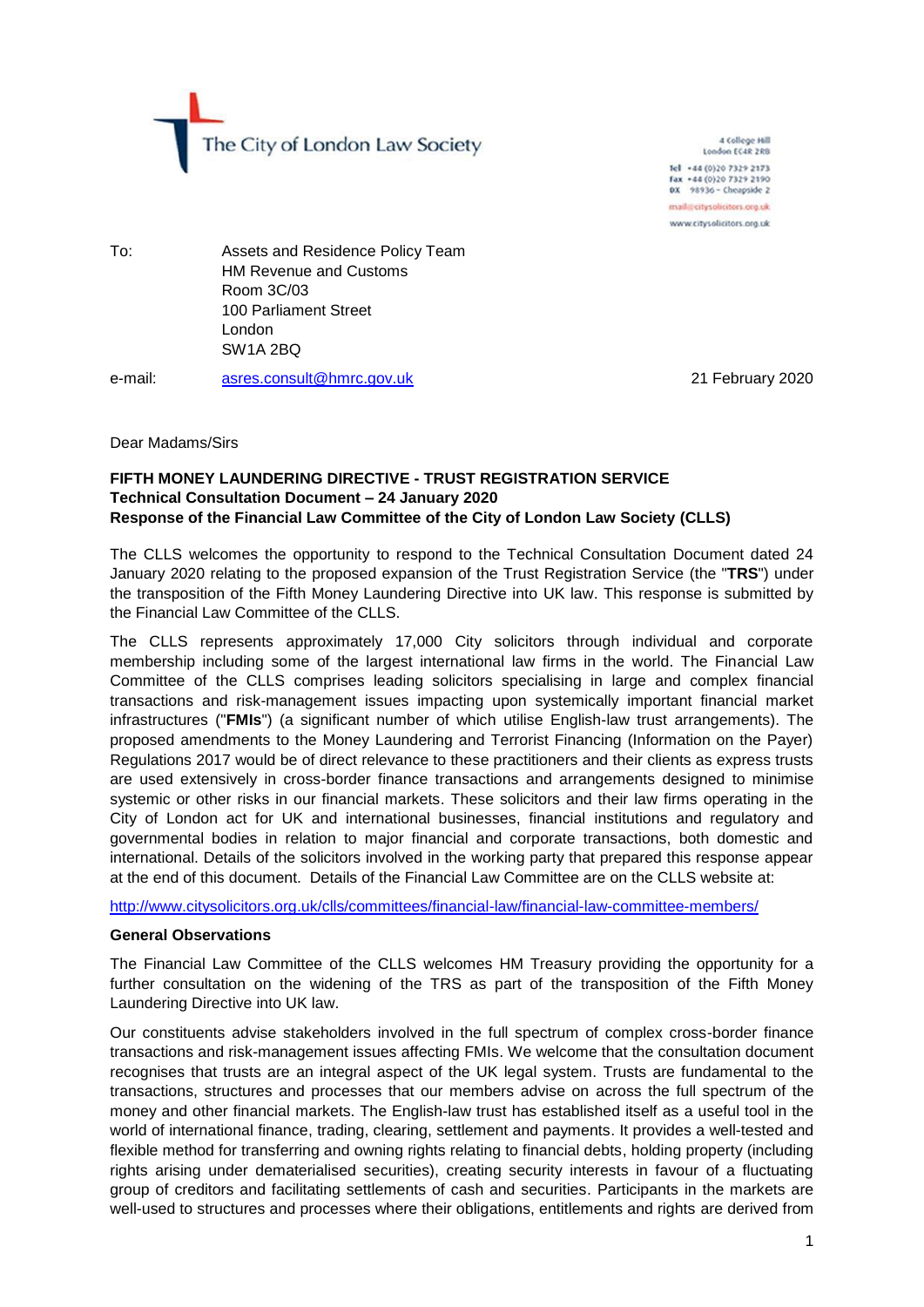the operation of trusts. Market participants from a plethora of different jurisdictions and traditions willingly transact under the umbrella of English law because of this flexibility and perceived fairness and transparency in the determination of entitlements.

Our responses to the consultation focus on four key areas of the market for financial services which utilise trust structures. We consider that trusts used in these areas can properly be exempted from the proposed legislation imposing registration requirements on the grounds that such scenarios are already the subject of adequate supervision and/or can be considered low risk for money laundering/terrorist financing purposes:

- (i) trusts arising in the course of the provision of credit facilities (building on the exemption contemplated in draft Regulation 45ZA(2)(f));
- (ii) trusts created for the purposes of an issuance of bonds (building on the exemption contemplated in draft Regulation 45ZA(2)(g));
- (iii) custody arrangements (for which we propose that an additional exemption is included); and
- (iv) trusts created for the purposes of managing systemic and other risks associated with the operation of, or participation in, systemically important FMIs (for which we propose that additional exemptions are included).

We are aware that a number of industry bodies are responding to HMT's consultation. Where we are aware of another response which addressees the concerns our members have, we will cross-refer to that response to avoid undue repetition and review by HMT.

Our responses to the consultation have received input and support from the CLLS Regulatory Law Committee.

### **Questions: Who is required to register?**

*Question 1 – Are there other express trusts that should be out of scope? Please provide examples and evidence of why they meet the criteria of being low risk for money laundering and terrorist financing purposes or supervised elsewhere.* 

*Question 2 – Do the proposed definitions and descriptions give enough clarity on those trusts not required to register? What additional areas would you expect to see covered in guidance?*

## (i) trusts arising in the course of the provision of credit facilities

The draft Regulations contemplate an exclusion from the registration requirement for a trust (which would otherwise be considered a "type A trust") which arises "*out of, or in connection with, a provision of a facilities agreement (or of a document ancillary to the facilities agreement) under which a credit facility is, or is to be, made available by an authorised person*" (draft Regulation 45ZA(2)(f)).

Our members share the concerns that we understand will be raised by the International Capital Market Services Association (ICMSA) of which some of the members of our working group are also members, that the scope of this exemption, and the fact that it would only be triggered where the lender were an authorised person, potentially excludes a significant number of arrangements which would become subject to the registration requirement, but where there is nonetheless a similarly strong case for these transactions to be exempt.

We support the suggestions made by the ICMSA to expand this exemption to broaden the category of persons providing credit to reflect the spectrum of financing arrangements that occur in the markets, while maintaining the concept of supervision which is already inherent in the use of the term "*authorised person*". Our members believe that this exemption should extend to agreements under which more than a strict "credit facility" is advanced in order to more clearly encompass, for example, performance bonds, advance payment bonds, guarantee facilities and letters of credit which is important given the use of trusts in these financing arrangements. We also support the additional points which we understand will be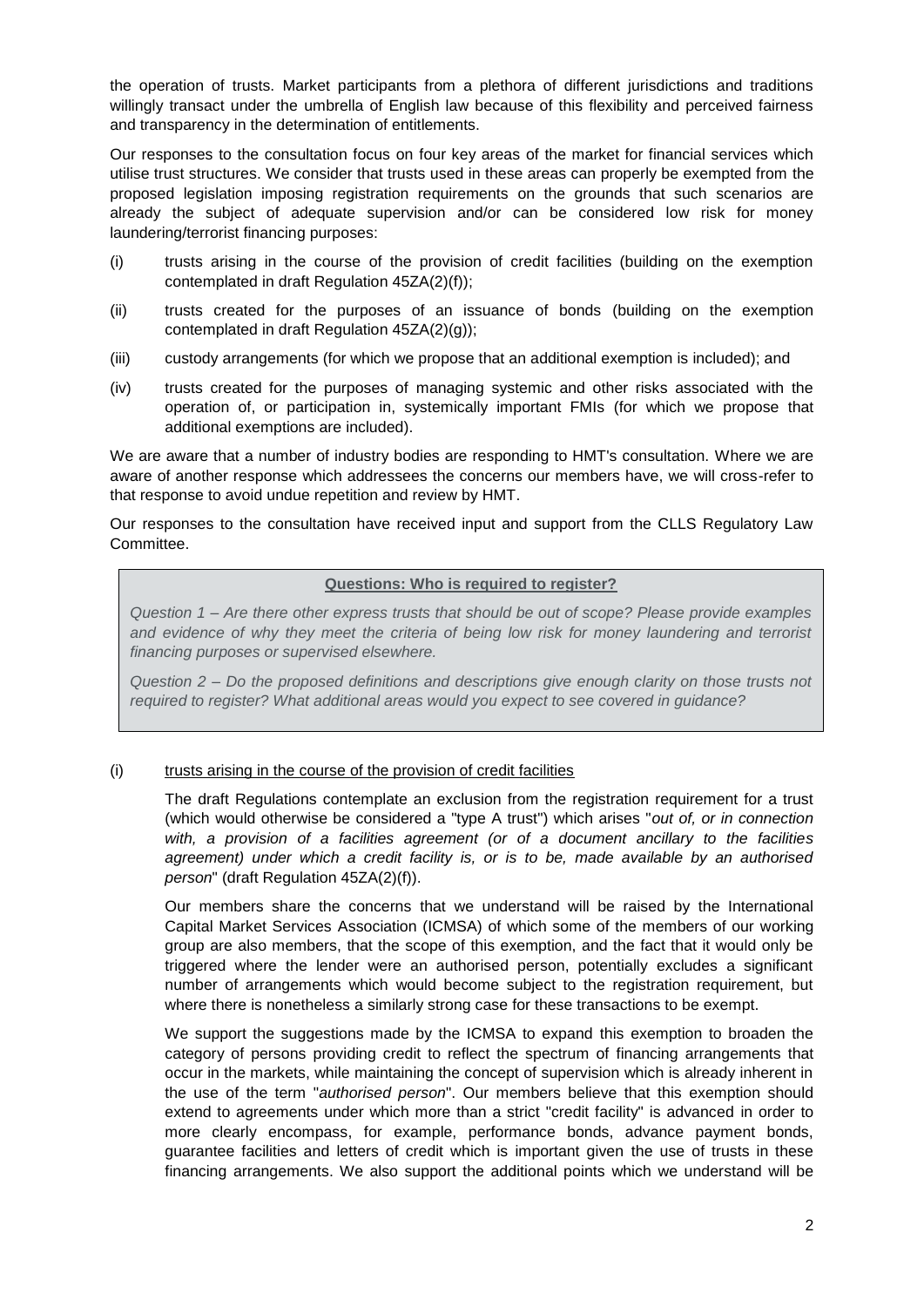made by the ICMSA and so we propose to amend draft Regulation 45ZA(2)(f) such that it reads:

"*(f) a trust arising out of, or in connection with or which otherwise relates to, an provision of a facilities agreement (or of a document ancillary to or made in connection with an a facilities agreement) under which:*

*(i) a credit facility (or other similar financing arrangement) is, or is to be, made available to a company which is taxed pursuant to the Taxation of Securitisation Companies Regulations 2006 (as amended); or*

*(ii) a credit facility (or other similar financing arrangement) is, or is to be, made available by or has been arranged by or where the trustee is:*

*(1) one or more relevant supervised persons;*

*(2ii) an one or more authorised persons; or*

*(3) one or more persons authorised and subject to supervision by a supervisory authority of another country or territory*

*where:*

*"relevant supervised person" means a supervised person other than a third party to whom Regulation 39(4) applies; and*

*"supervised person" means a relevant person who is subject to these Regulations under Regulation 8 or a person referred to in Regulation 39(3)(b) or (c);*

*HMRC has the power to issue guidance about the meaning of "similar financing arrangement" for the purposes of this Regulation 45ZA."*

Our members agree with the proposals to be put forward by the ICMSA to apply a similar exclusion to that set out in draft Regulation 45ZA(2)(f) to "type B trusts". It would be illogical for a trustee who administers trusts whose assets and beneficial owners are for all practical purposes equivalent or similar to those of a "type A trust" to be unable to benefit from an exclusion applicable to the trustee of a UK trust merely by virtue of being non-resident in the UK.

### (ii) trusts created for the purposes of an issuance of bonds

Our members support the approach taken in draft Regulation 45ZA(2)(g) to exempt trusts (which would otherwise be considered "type A trusts") arising in relation to issues of debt securities where certain criteria are met. If such criteria are met in relation to an issue of bonds, it supports a conclusion that the issue is low risk for money laundering and terrorist financing purposes, or is already subject to adequate supervision and therefore out of scope of 5MLD.

We agree with the points to be made by the ICMSA that the requirement for the bonds to be issued subject to "*a subscription agreement*" for the exemption to apply is unintentionally too narrow, and would not capture bond issues which are equally low risk, but which were not issued pursuant to the terms of "*a subscription agreement*". Again, we would support the proposals put forward by the ICMSA that this exemption could properly be amended to reflect the existing exemption for trustees of debt issues embedded in Regulation 32 of the Money Laundering, Terrorist Financing and Transfer of Funds (Information on the Payer) Regulations 2017, as amended (the "**MLRs**").

Accordingly our members would be supportive of the drafting for Regulation 45ZA(2)(g) which we understand will be proposed by the ICMSA, as follows: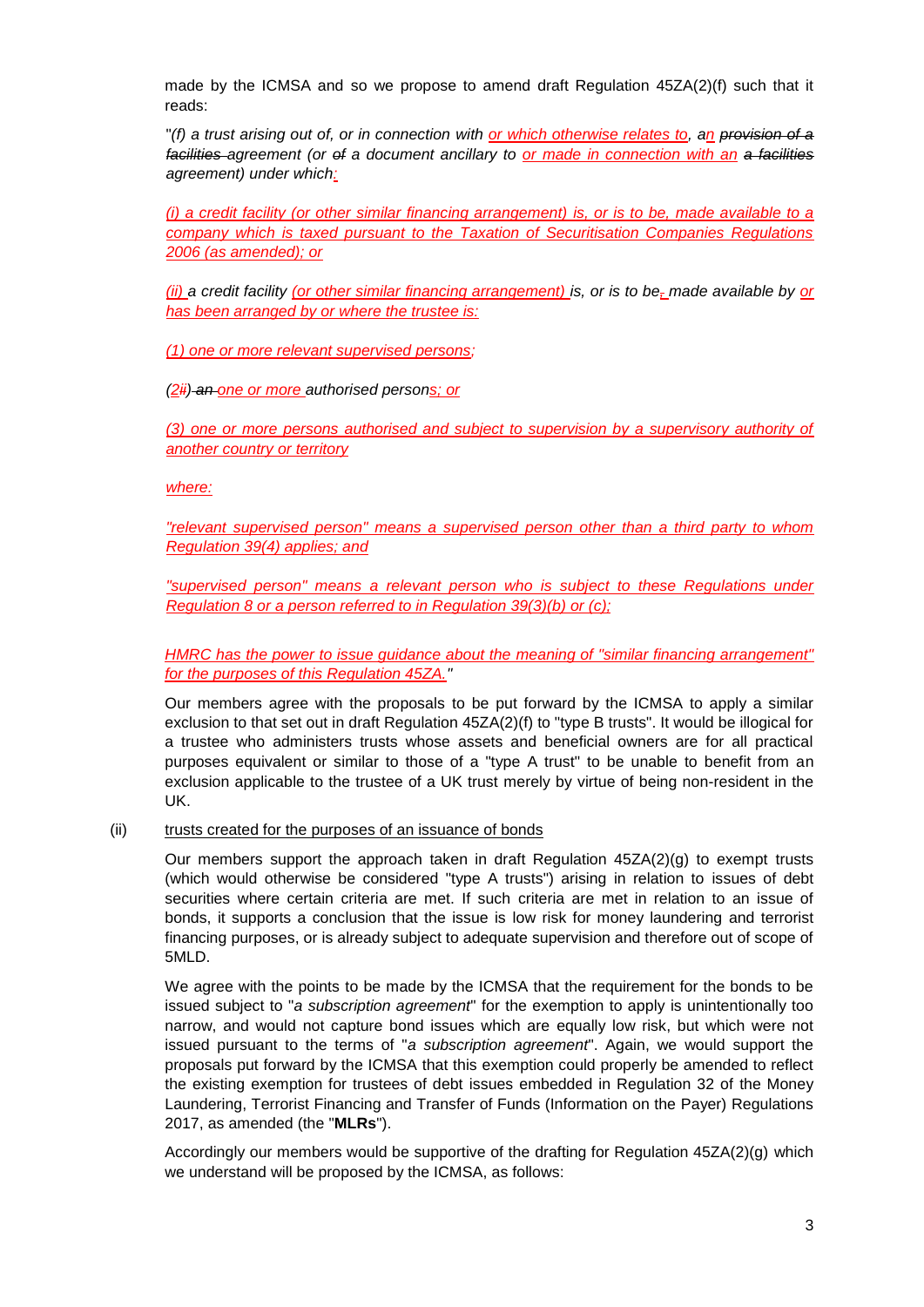*(g) a trust arising out of, or in connection with, or ancillary to, instruments or securities of the type specified in Regulation 32(2) ("specified instruments") issued or to be issued under an arrangement: a provision of a subscription agreement (or of a document ancillary to the subscription agreement) under which bonds are, or are to be, issued, to—*

*"(i) that is, or is to be, listed and/or admitted to trading on a "regulated market" as defined in Regulation 3; or*

*(ii) where the specified instruments are, or are to be, issued to or subscribers for the specified instruments are procured by an authorised person; or* 

*(iii) where the specified instruments are, or are to be, issued to a "credit institution" or a "financial institution" as defined in Regulation 10; or* 

*(iv) to which the capital market exception under section 72B of the Insolvency Act 1986 (as amended) applies; or*

*(v) where the trustee is a relevant supervised person or an authorised person; or*

*(vi) where the specified instruments are, or are to be, issued to subscribers through a central securities depository or clearing and settlement system recognised by any central bank or monetary authority member of the* Bank for International Settlements*; or*

*(vii) where the specified instruments are to be issued by or borrowed by a company which is taxed pursuant to the Taxation of Securitisation Companies Regulations 2006 (as amended).*

*HMRC has the power to issue guidance about the meaning and application of the exemptions for the purposes of this Regulation 45ZA."*

For the same reasons outlined in the final paragraph of the section dealing with trusts arising in the course of the provision of credit facilities, we support the proposal to be made by the ICMSA to apply a similar exclusion to that set out in draft Regulation  $45ZA(2)(g)$  to "type B trusts".

(iii) custody arrangements

## **Background**

In the UK, custody of intangible assets (such as dematerialised securities) typically involves a custodian holding the assets on trust for the client; English case law treats a custodian of dematerialised securities as holding such securities on trust. In our view, this is the only practical way in which a custodian can hold intangible assets for a client in a manner which is adequate to safeguard the client's ownership rights in the event of the custodian's own insolvency, as required under the Client Assets Sourcebook of the FCA Handbook ("**CASS**"). However, CASS does not itself impose or require a trust unlike the FCA's rules for client money. Without an exemption, under the TRS requirements all UK custodians and many non-UK custodians would be obliged to provide HMRC with details of all their custody clients. This would be an extremely significant undertaking for custodians given the size of the custody industry in the UK and the volume of client relationships which would need to be registered in a relatively condensed timeframe.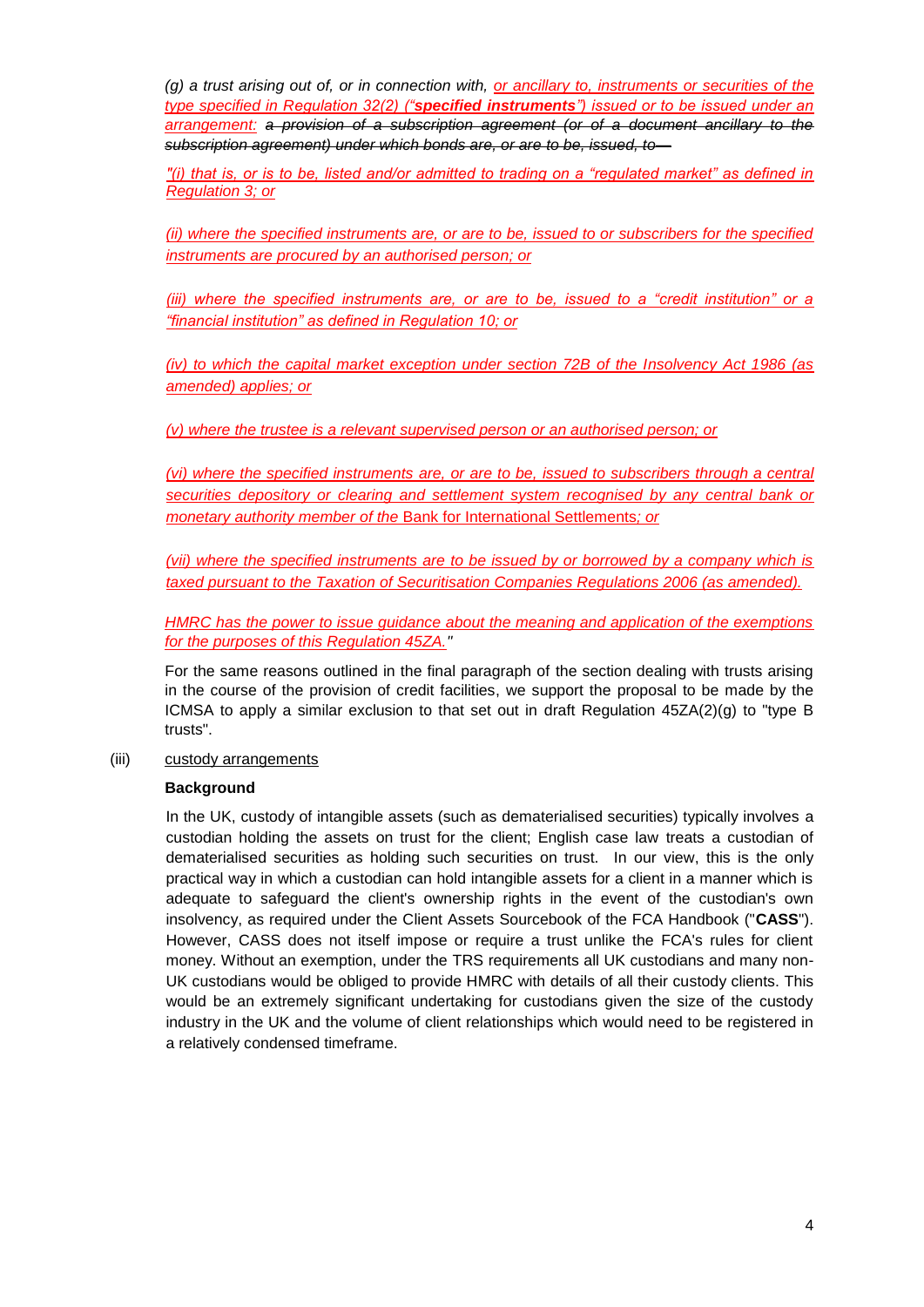### **Our proposal**

Our members support the inclusion of an additional, express exemption under Regulation 45ZA for trusts arising in the context of custody relationships. We set out proposed drafting below.

### **Our reasoning**

This is appropriate because we contend that the inclusion of trusts arising in connection with the provision of custody services in the TRS would be disproportionate to the risk of them being used for criminal activities on account of the fact that custody relationships are likely to already be the subject of adequate supervision. For instance, safeguarding and administration of investments (i.e. custody) is a regulated activity and so UK custodians will typically be authorised persons under the Financial Services and Markets Act 2000 ("**FSMA**") or nominees acting on the instructions of an authorised custodian. Non-UK custodians will typically be subject to supervision under local regulatory regimes.

There are other compelling reasons why we believe that applying the TRS requirements to trusts arising in the context of custody relationships would be inappropriate. This would give rise to level playing field issues and could make the UK a less attractive jurisdiction in which to invest or do business. Non-UK funds and institutional investors investing or trading in the UK market need a local UK custodian to hold their UK assets. The non-UK investor could appoint the UK custodian directly or, commonly, they may appoint a non-UK global custodian that will in turn engage the services of a local UK sub-custodian. In some jurisdictions, the non-UK global custodian may be considered to hold these assets on trust for the underlying clients, whereas in others, this may be characterised as a (non-trust) contractual arrangement. This will depend on the way in which custody arrangements are characterised under local law in the non-UK custodian's jurisdiction.

For those jurisdictions where the non-UK custodian holds assets on trust for its clients, the draft legislation would prima facie require the non-UK custodian to register these trusts as "type B trusts", to the extent that it engages in a business relationship in its capacity as trustee with a UK sub-custodian (that is a "relevant person" under the MLRs). This could cause nonlevel playing field issues between those jurisdictions that do and do not characterise custody relationships as trust (or trust-like) arrangements within scope of the proposed TRS requirements. Requiring custodians from jurisdictions that do characterise custody as a trust arrangement to register details of all their custody clients would put them at a competitive disadvantage compared with custodians in other jurisdictions and may act as a disincentive for those custodians to continue to offer access to UK markets and investments for their custody clients.

Also, it will be very onerous for non-UK custodians to provide details of all their custody clients to HMRC. This may give rise to client confidentiality concerns or conflicts with bank secrecy type laws in the third country which it may not be possible to resolve through UK statutory provisions. This could have the adverse consequence of disincentivising non-UK institutional investors from doing business in the UK. Moreover, it is ultimately the underlying investor that will decide which markets it wishes to invest in, not the investor's custodian. Therefore, applying the trust registration requirements to non-UK custodians in this scenario could have the adverse consequence of disincentivising non-UK institutional investors from investing and doing business in the UK

#### **Scope of the relevant exemption**

In light of the above, our members believe that an express exemption should apply where the trustee is (i) an authorised person under FSMA; (ii) an exempt person under FSMA; (iii) a person who by virtue of article 41 of the Financial Services and Markets Act 2000 (Regulated Activities) Order 2001 ("**RAO**") does not require authorisation under FSMA; (iv) a person on whom relevant persons may rely to conduct customer due diligence under Regulation 39 MLRs; or (v) holding assets in custody for a person referred to in points (i) to (iii).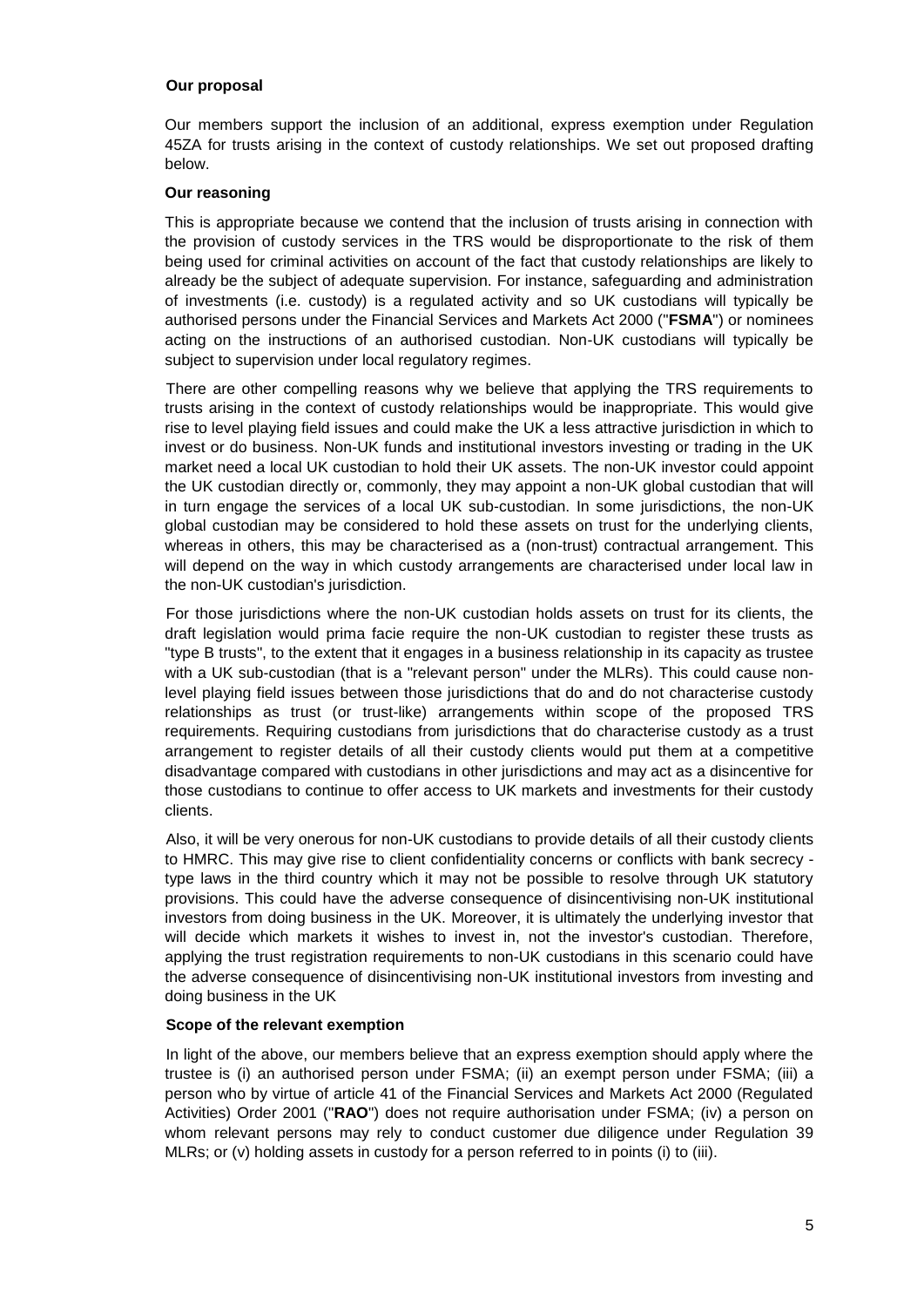This exemption should cover "type A trusts" and "type B trusts", both of which may arise in the context of providing custody services. "Type A trusts" may arise where a UK-incorporated or resident custodian is providing custody services in the UK. "Type B trusts" may arise where the custodian is a UK branch of a third country firm, or where a non-UK firm providing custody services outside the UK enters into a business relationship with a relevant person (as defined in the MLRs). However, limbs (iv) and (v) of the proposed exemption are relevant particularly to "type B trusts", as explained below.

# *Limbs (i) to (iii)*

Limbs (i) to (iii) are relevant because, as referred to above, safeguarding and administration of investments (i.e. custody) is a regulated activity under FSMA and so custodians will typically be authorised persons under FSMA and subject to regulation by the FCA and/or the Prudential Regulation Authority. It is common for custodians to register assets in the name of a nominee company (e.g. in accordance with CASS 6.2.3 R). In this case, the nominee company would be a trustee (typically holding for the custodian, who holds in turn for the client) but the nominee would typically be able to rely on the exclusion at article 41 RAO, whereby the custodian accepts responsibility towards the client in respect of the assets held in custody. These entities should benefit from the exemption on the basis that a "qualifying custodian" has accepted responsibility in respect of the assets. It would be odd if custodians were exempt from the TRS requirements but their nominees were not.

Some entities in the custody chain may include exempt persons under FSMA, such as appointed representatives in respect of regulated activities for which the principal has accepted responsibility, as well as entities subject to different regulatory regimes, such as central clearing counterparties and central securities depositories. Exempt entities should benefit from the exemption on the basis that including these trusts in the TRS would be disproportionate to the risk of them being used for criminal activities. This would also be consistent with the definition of a "qualifying custodian" in article 41 RAO, which includes both authorised and exempt entities.

We also propose that the exemption should apply whenever an entity identified above holds assets on trust for a client. It is possible that in some cases a custodian may hold assets on trust for a client in circumstances falling outside the scope of article 40 RAO, for example if it safeguards assets without also administering them. However, it would be very burdensome for a custodian to assess each of its business lines (and possibly individual client relationships) to identify instances where it may be safeguarding assets in circumstances that fall outside the scope of article 40 RAO, and in practice we would expect that a high standard of care would also apply to the safeguarding of such assets. We consider that requiring custodians to carry out such a granular assessment of their activities would be disproportionate to the risk of these trusts being used for criminal activities.

## *Limb (iv)*

This limb is intended to exempt "type B trusts" where a non-UK custodian engages a UK subcustodian, for example, to hold UK shares through CREST. This type of structure, where a global custodian engages the services of local sub-custodians to hold assets in local markets, is very common.

As discussed above, requiring global custodians from jurisdictions that characterise custody as a trust arrangement to register details of all their custody clients would be very onerous and would create an unlevel playing field with custodians in other jurisdictions, where custody arrangements are characterised as a (non-trust) contractual arrangement. In order to avoid potential market disruption or distortion arising from these level playing field issues, we have proposed an additional limb to the custody exemption for custodians that are "relevant supervised persons". We have defined this term to capture UK and third country firms on whom relevant persons may rely to conduct customer due diligence under Regulation 39 MLRs. We consider that this strikes the right balance between providing a workable exemption for global custodians in most financial centres, whilst ensuring that the exemption is not so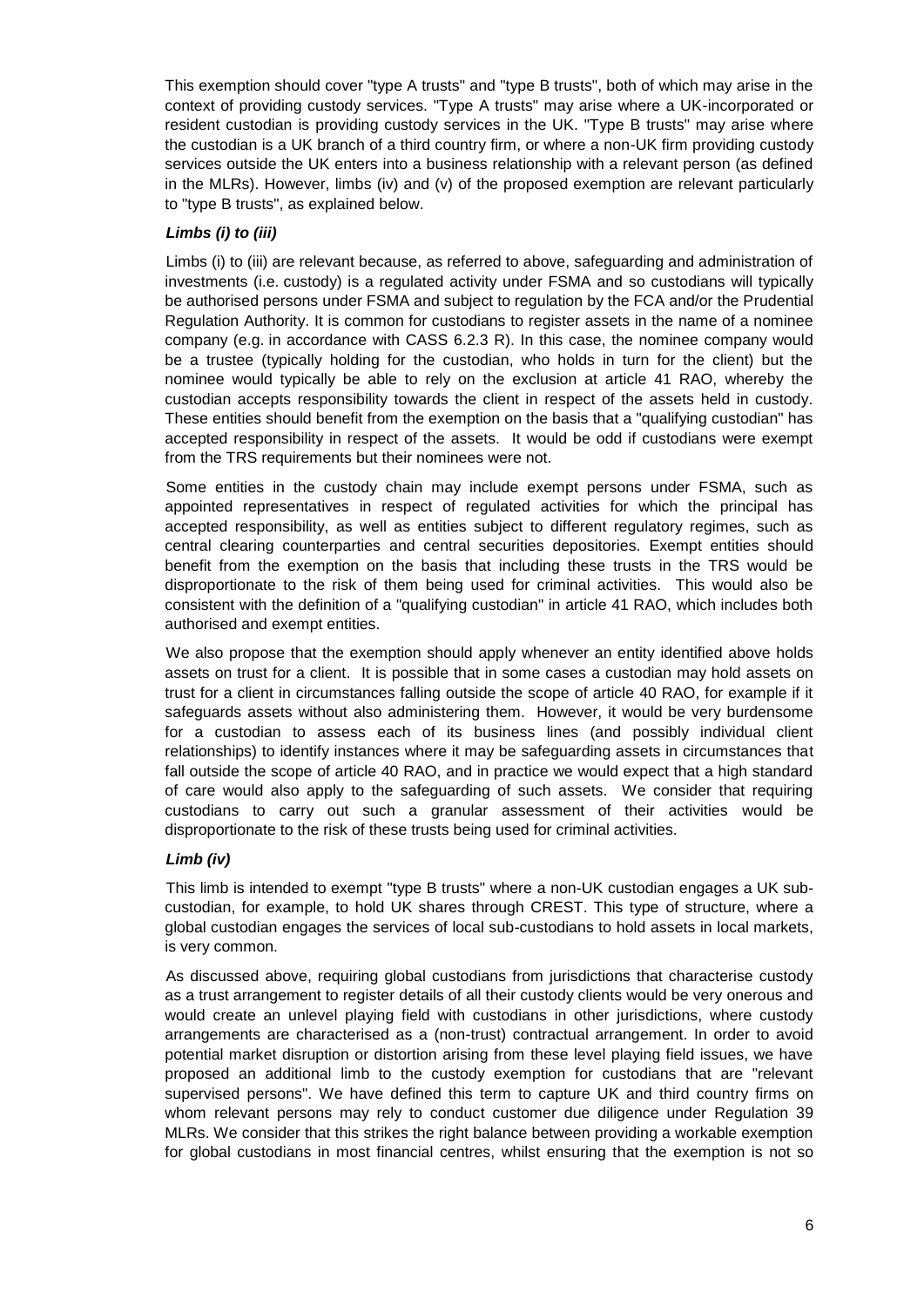broad that it would provide a loophole for custodians from high-risk jurisdictions or those that are not themselves subject to AML/CTF requirements similar to those set out in the MLR.

## *Limb (v)*

This limb is intended to address scenarios where non-UK sub-custodians may hold assets on trust for the UK custodian. The non-UK sub-custodian is prima facie subject to the TRS requirements for "type B trusts", as it is entering into a business relationship with a UK relevant person in its capacity as trustee. However, in this scenario, the beneficiary of the trust is the UK custodian. It would therefore be disproportionate to the money laundering and terrorist financing risk to require the third country sub-custodian to register details of the trust and could otherwise act as a barrier to UK investors being able to invest in assets in certain non-UK jurisdictions (i.e. if those third country sub-custodians were unwilling to provide custody services to UK relevant persons to the extent this would trigger the TRS requirements).

## **Proposed drafting**

"*A trust arising out of or in connection with the holding of assets (including cash) belonging to another where the trustee holds such assets in the course of, or in connection with, the business carried on by it as:* 

*(i) an authorised person;*

*(ii) an exempt person;*

*(iii) a person that, by virtue of article 41 RAO, does not require authorisation under FSMA; or*

# *(iv) a relevant supervised person; or*

*(v) a person holding the assets for a person referred to in paragraphs (i) to (iii).* 

*"exempt person" means a person who is exempt for the purposes of FSMA;*

*"RAO" means the Financial Services and Markets Act 2000 (Regulated Activities) Order 2001*

*"relevant supervised person" means a supervised person other than a third party to whom Regulation 39(4) applies; and*

*"supervised person" means a relevant person who is subject to these Regulations under Regulation 8 or a person referred to in Regulation 39(3)(b) or (c).*"

## (iv) trusts created for the purposes of managing systemic and other risks in the FMI context

The use of express, bare trusts is very common in the clearing, settlement and payments space. The registration requirement could prove to be disproportionately burdensome for a number of UK trusts, particularly those that are used widely in the financial markets as legitimate and efficient legal devices designed to reduce systemic and other risks (e.g. those associated with clearing, settlement and other financial markets activities). These so-called "financial markets trusts" are generally special purpose trusts which are used to enhance market confidence in the completion of financial markets transactions, settlement and/or the holding of securities. They help to support the safe and efficient operation of financial market infrastructures, do not generate UK tax consequences and are very far removed from the types of trust and their higher risk of money laundering and terrorist financing which the legislation is primarily targeting.

Our members are aware of at least three principal types of systemically-important arrangements in relation to FMI that could potentially fall within scope of the proposed registration requirement, but where such a requirement would be wholly inappropriate. Although certain of the proposed exemptions in the implementing legislation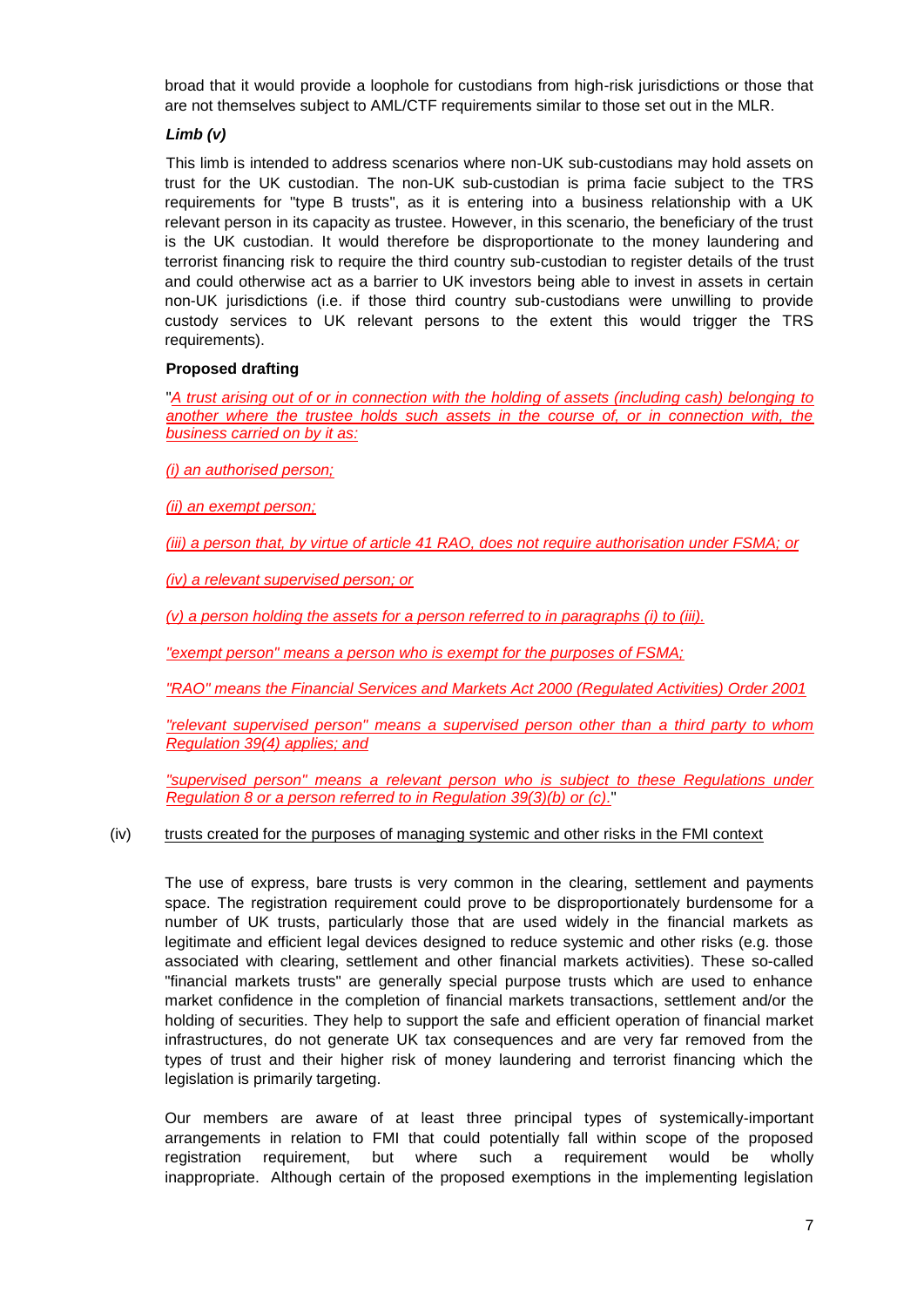may be intended to capture these types of trust, it is uncertain whether they would in fact be captured based on the current drafting. For clarity, and with due regard to the "high level" of legal certainty required by Principle 1, Key Consideration 1 of the CPMI – IOSCO Principles for FMIs, we would propose drafting bespoke exemptions for these types of arrangements given their systemic importance. These areas are as follows:

# **1. Designated systems under the UK Settlement Finality Regulations 1999 (the "SFRs")**

Designated systems under the SFRs use express trusts as part of their "default arrangements" i.e. they operate as part of those arrangements put in place by operators of designated systems for the purpose of limiting systemic and other types of risk which arise in the event of a participant appearing to be unable, or likely to become unable, to meet its obligations as a participant (e.g. in the event of a participant's insolvency).

These arrangements are constituted as express, bare trusts over cash and are designed to ensure the completion of settlement in the event of the insolvency of a participant. They have been particularly instrumental in supporting non-bank payment service provider access to payment systems, while safeguarding client monies and minimising credit, liquidity and other risks for the UK's financial system. Indeed, as far as payment systems are concerned, they find statutory recognition (outside the SFRs) in, for example, the safeguarding provisions of Regulation 23 of the Payment Services Regulations 2017 and Regulations 20 and 21 of the Electronic Money Regulations 2011.

Equally, we are aware of trusts being used as part of the "default rules" of central counterparties ("**CCPs**") (including those rules supporting the "porting" of assets and positions under EMIR) and central securities depositories ("**CSDs**") under Part 7 of the Companies Act 1989 to manage the risks associated with participant defaults.

# **2. Bank of England as "security trustee"**

The Bank of England acts as security trustee for charges granted by participants in designated payment systems over their reserve collateralisation accounts and/or settlement collateralisation accounts held at the Bank (as settlement agent for the relevant payment systems). These arrangements also operate as part of the "default arrangements" of these systems, but here the subject matter of the bare trust is not cash itself, but the charge granted over a cash balance held with the Bank. It is probable, but not beyond argument in all potential cases where the Bank acts as security trustee with respect to an FMI, that these arrangements could also fall within the Bank "as monetary authority" exemption which is currently proposed in the consultation document.

## **3. Trusts in support of FMI settlement and accounting arrangements**

A subsidiary of Euroclear UK & Ireland Limited ("**EUI**"), the UK CSD, issues "CREST depository interests" ("**CDIs**") under a trust deed poll in favour of CREST members who hold, from time to time, uncertificated units of the CDIs on the relevant Operator register of securities maintained and updated by EUI pursuant to its statutory obligations under the Uncertificated Securities Regulations 2001 ("**USRs**"). CDIs are English law governed securities issued in the form of dematerialised depository receipts which are cleared and settled through CREST and which represent interests in underlying overseas securities. In this way, the trust arrangements for CDIs play an important role in the wider financial markets by facilitating the safe and efficient settlement of transactions in overseas securities under socalled "link" arrangements put in place between EUI and a third country CSD.

In addition, under Article 39 of EMIR and Article 38 of the CSDR, CCPs and CSDs are required to keep and make available accounting arrangements that allow for the segregation of (a) their own assets from the assets of their clearing members and participants, and (b) the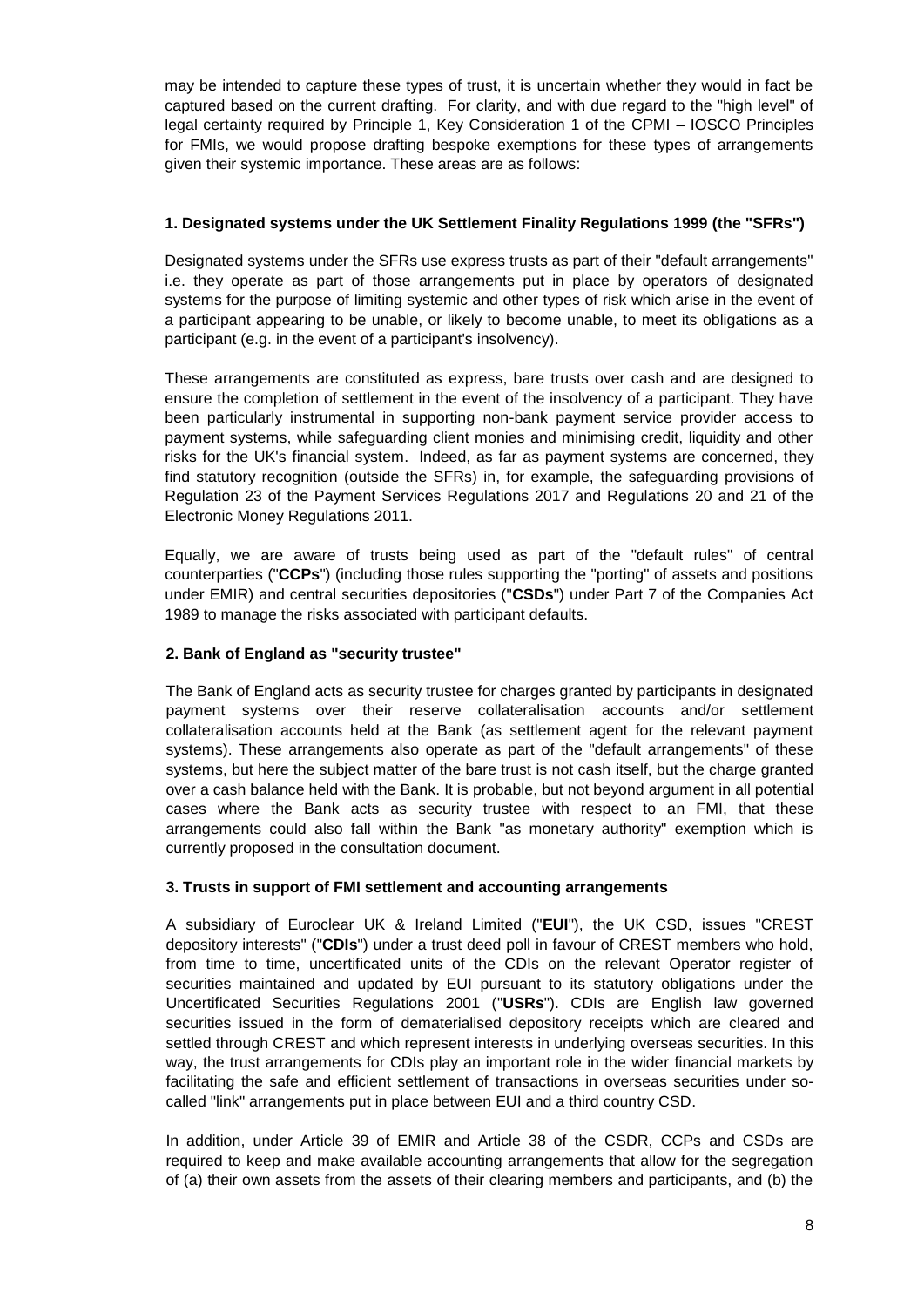assets of individual clearing members, or participants, from the assets of other clearing members or participants. Those articles contain similar segregation requirements on the clearing members and participants themselves.

Our members believe that 1 and 2 above are not appropriate for inclusion within the proposed trust registration requirements because, first, their purpose is the management of systemic risk and, second, in accordance with Regulations 4(1) and 7 of the SFRs, with reference to paragraph 6 of the Schedule to the SFRs, the Bank of England (as designating authority) is required to assess whether the trust arrangements (as part of the system's default arrangements) are "appropriate for the system in all the circumstances". Similar assessments are made with respect to the default rules of CCPs and CSDs by the Bank of England (or the relevant EU competent authority) as the relevant supervisory authority for these types of FMI under EMIR and the CSDR respectively. The purposive, transparency and evaluative processes inherent in these procedures make the relevant trust arrangements wholly inappropriate for the kind of anti-money laundering or terrorist financing objectives behind the proposed requirement for the registration of in-scope express trusts.

Equally, in respect of 3, the relevant particulars of the holder of each unit of a CDI, as beneficiaries under the trust constituting the securities, are entered up and maintained on the relevant Operator register of securities maintained by EUI (a body supervised by the Bank of England) under statutory obligations. The terms of the trust deed poll are published in the publicly available "CREST International Manual". With regard to the accounting requirements of Article 39 of EMIR and Article 38 of the CSDR, it is widely recognised that, in practice, trust arrangements will (under English law) be required to enable the CCP, its clearing members, the CSD and its participants, to ensure compliance with the relevant accounting requirements. It would be pointless, duplicative and administratively costly to require an additional registration of these trust arrangements pursuant to the provisions of the MLRs 2017 as amended to transpose the trust registration requirements of MLD5.

Accordingly, there are very strong policy reasons in respect of each type of financial markets trust to provide a basis for an exemption from the trust registration requirements. Such exemptions could perhaps be defined by reference to designated systems' "default arrangements" under the SFRs and/or a suitably targeted systemic protection/financial markets infrastructure exemption (for example, in a manner similar to the exclusions currently carved out for FMIs in certain UK insolvency and resolution laws).

For other financial market trusts like the CDI trust arrangements, an exemption could be created to cover all trusts where particulars (e.g. names and addresses) of the holders of the beneficial interests under the trusts are entered up on any register of securities and/or record of securities which satisfies the following conditions:

- 1. the relevant register or record is required by any enactment or instrument to be maintained in the United Kingdom; and
- 2. that register or record is required by any enactment or instrument:
- a. to be made available to inspection; and/or
- b. to record the names and addresses of all persons holding the relevant securities from time to time.

Such exemptions would also reflect the intention (as a matter of policy) set out in paragraph 3.4 of the consultation paper that the trust registration requirement should not:

- (i) be disproportionately costly and burdensome to the risks posed by the relevant trust arrangements; and
- (ii) bring into scope trusts that are already highly controlled and supervised by regulatory bodies.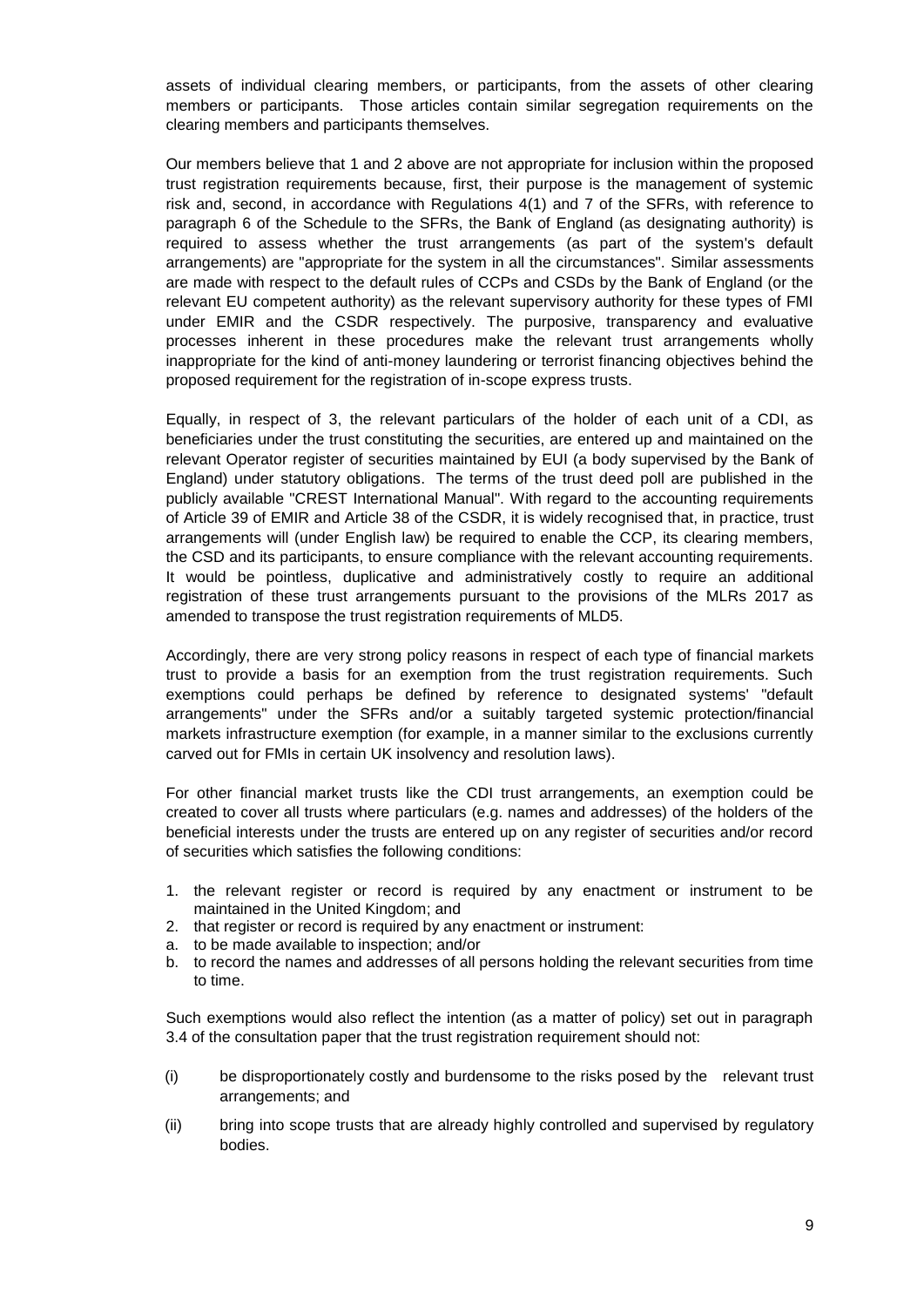# **Proposed drafting**

Our members support the inclusion of the following paragraphs as additional paragraphs in Regulation 45ZA(2) (i.e. as trusts that are excluded from "type A trusts" within Regulation 45ZA(1)(a)).

"*(j) a trust that is set up under or in connection with or that otherwise results from the default procedures of a specified body;*

*(k) a trust in relation to which the names and addresses of the beneficiaries are kept and entered up on a record of securities and/or a register of securities; and*

*(l) a trust set up by or for a segregating entity having regard to the segregating entity's obligation, under or by virtue of any enactment or rule –*

*(i) to safeguard or segregate clients' assets (including client money); or*

*(ii) to keep separate records and accounts."* 

*For the purposes of this Regulation:*

*(a) "central counterparty", "recognised body", "recognised central counterparty" and "recognised CSD" have the meaning given in section 313 of FSMA;*

*(b) "clearing member" means a person which participates in a central counterparty and which is responsible for discharging the financial obligations arising from that participation;*

*(c) "default arrangements" and "designated system" have the meaning given in Regulation 2(1) of the Financial Markets and Insolvency (Settlement Finality) Regulations 1999;*

*(d) "default procedures" means –*

*(i) the default arrangements of a designated system;* 

*(ii) the default rules of a recognised body; or*

*(iii) any action or proceedings taken by or for a specified body under its default arrangements or its default rules.*

*(e) "default rules" has the meaning given in section 188 of the Companies Act 1989;*

*(f) the obligation of a segregating entity (which is a recognised central counterparty, a clearing member, a recognised CSD or a participant) to "keep separate records and accounts" refers to the obligation of –*

*(i) the recognised central counterparty or the clearing member to keep separate records and accounts in compliance with the requirements of Article 39 of Regulation (EU) No 648/2012 of the European Parliament and of the Council of 4 July 2012 on OTC derivatives, central counterparties and trade repositories;* 

*(ii) the recognised CSD or the participant to keep records and accounts in compliance with the requirements of Article 38 of Regulation No 909/2014 of the European Parliament and of the Council of 23 July 2014 on improving securities settlement in the European Union and on central securities depositories; or*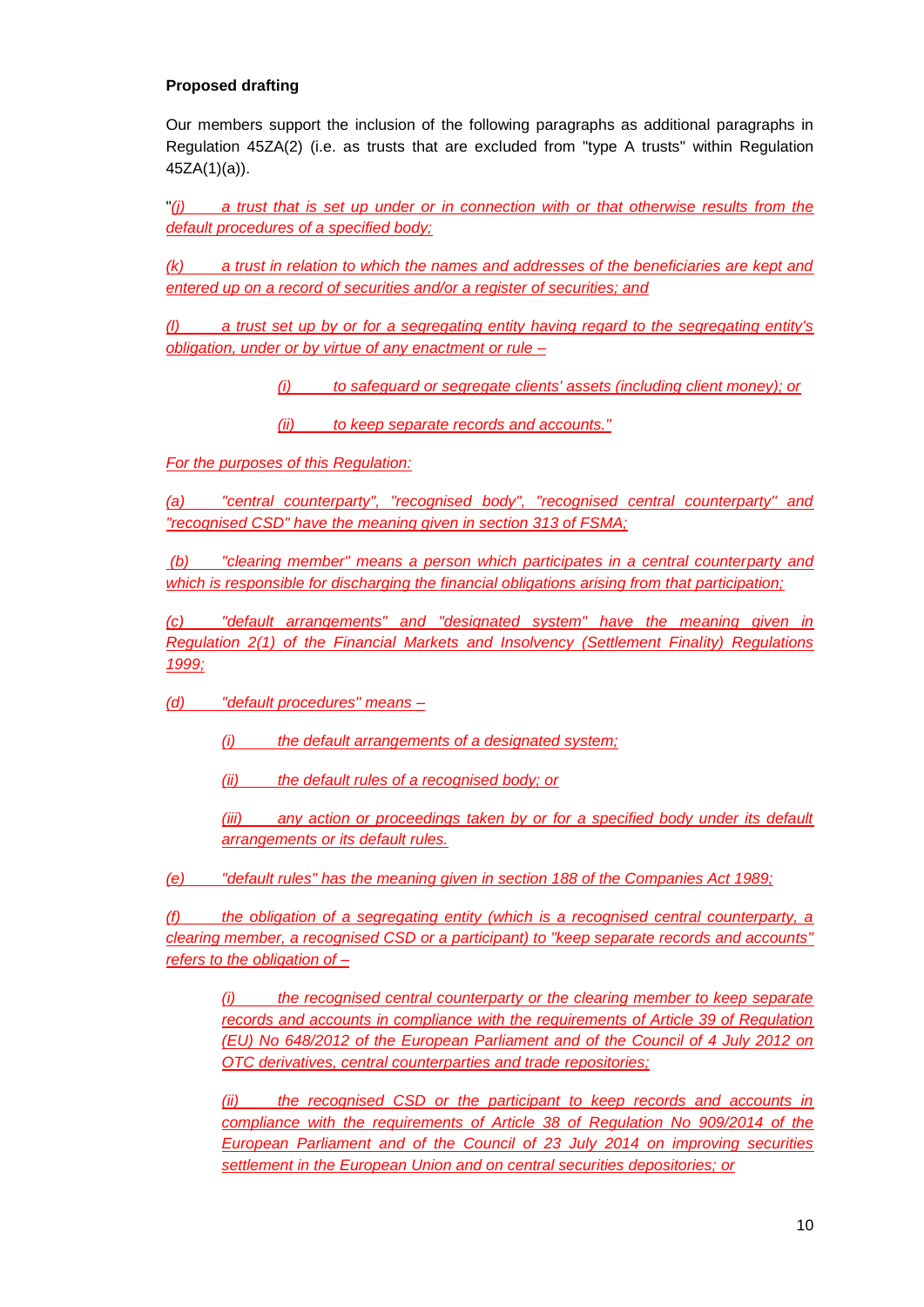*(iii) any corresponding obligation affecting a central counterparty and its clearing members, or a securities settlement system and its participants, under any third country law or regulation;*

*(g) "participant" means a person which participates in a securities settlement system and which is responsible for discharging the financial obligations which arise from settlement instructions entered into, and executed through, that system;*

*(h) "record of securities" or "register of securities" means -*

*(i) a record of securities or a register of securities as defined in Regulation 3(1) of the Uncertificated Securities Regulations 2001; or*

*(ii) any other record of persons holding securities or register of persons holding securities, which is required to be maintained in the United Kingdom and kept available for inspection by or under any enactment or instrument;* 

*(i) "rule" means a rule, requirement or direction made or imposed by the FCA, the PRA or the Bank of England under powers conferred on it by any provision of any enactment;* 

*(j) "securities settlement system" means a system that enables securities to be transferred and settled by book-entry according to a set of predetermined multilateral rules;*

*(k) "segregating entity" means –*

*(i) a clearing member of a central counterparty;*

*(ii) a participant in a securities settlement system; or*

*(iii) a specified body; and*

*(l) "specified body" means –*

*(i) a designated system; or*

*(ii) a recognised body.*"

We would suggest that a corresponding exemption, with respect to non-UK CCPs and non-UK CSDs and their obligations under EMIR and the CSDR (and corresponding non-UK/EU legislation) to keep separate accounts and operate default procedures, should be included for "type B trusts". This exemption should also extend to non-UK trusts set up by a clearing member of either a non-UK CCP or a UK CCP, and non-UK trusts set up by a participant in a securities settlement system operated by either a non-UK CSD or UK CSD.

**Question: Deadlines, data retention and penalties for non-compliance**

*Question 3 – Do the proposed registration deadlines and penalty regime have any unintended consequences that would lead to unfair outcomes for specific groups?* 

Our members share the concerns of the ICMSA that if proportionate drafting is not introduced to address areas of uncertainty around the reporting requirements for trustees of trusts arising in the context of debt financing transactions (to which we would add custody arrangements and financial markets trusts for the reasons set out above), these trustees may be unable to meet the deadlines for effective remediation of their "back-book" of existing transactions for which they act as trustee. We also agree with the ICMSA that these trustees will face significant financial and administrative burdens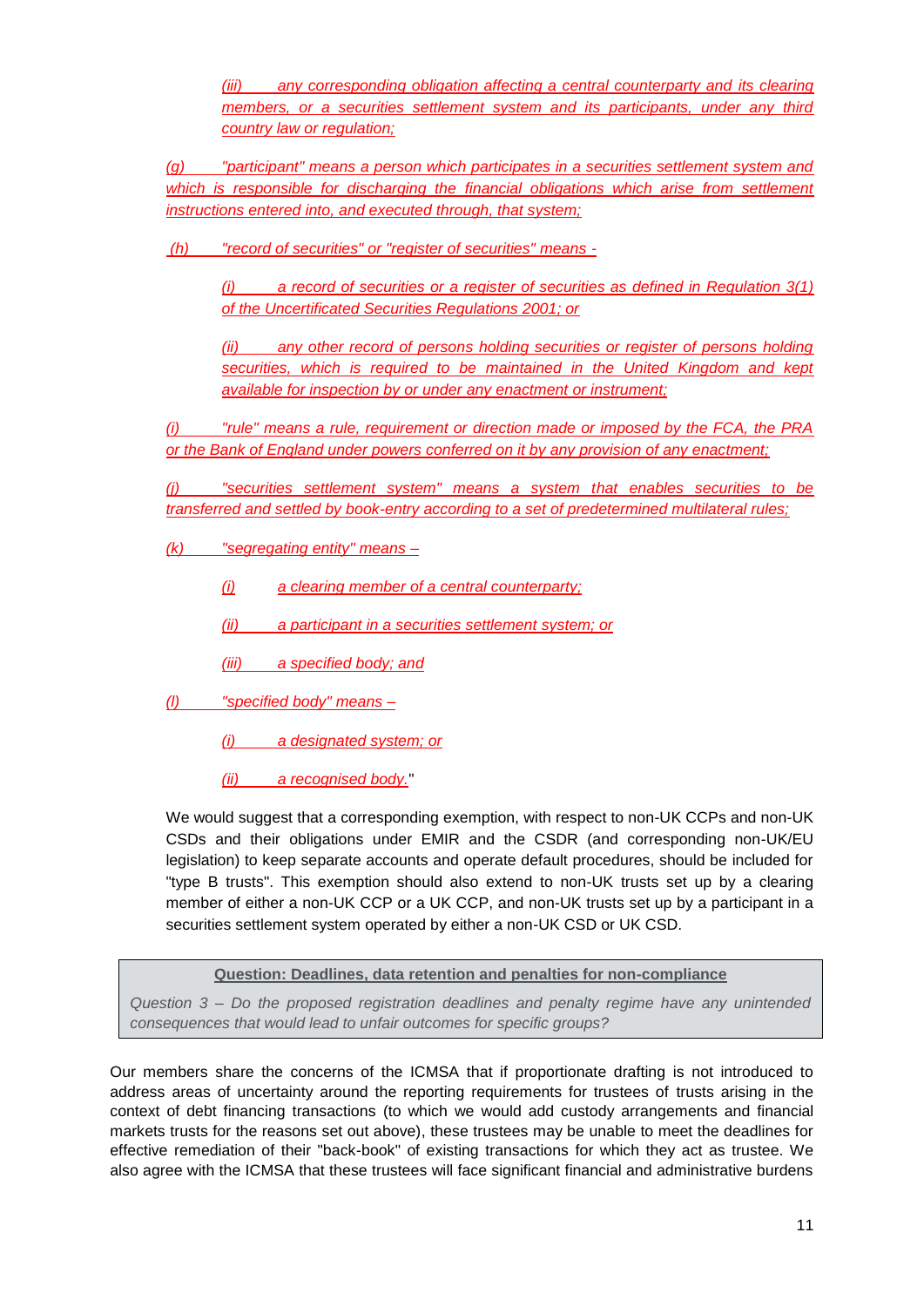in providing HMRC with information which our members assert is of no practical utility to HMRC or HMT in fighting the risk of money laundering and terrorist financing that the legislation is designed to address.

### **Question: Legitimate interest & third country entity requests**

*Question 4 – Do you consider that the revised definitions and application process for legitimate interest and third country entity requests set the right boundaries for access to the register? If not, please provide specific examples of where you would consider this not to be the case.*

## We have no comments on this question.

### **Question: Exemptions to providing beneficial ownership information**

*Question 5 - Does the proposed handling of exemptions for legitimate interest and third country entity requests provide the right access to the beneficial ownership data whilst protecting beneficial owners from potential risk of harm?* 

We have no comments on this question.

## **Question: Process, reviews and appeals**

*Question 6 - Are there any instances where the above proposals would not give investigators access to the information they require to follow a specific lead in suspected money laundering or terrorist financing? Please be specific and provide examples.*

We have no comments on this question.

#### ++++++++++++++++++++++++++++

If you have any queries about this response, please contact Dorothy Livingston (Chair of the CLLS Financial Law Committee) at [dorothy.livingston@hsf.com.](mailto:dorothy.livingston@hsf.com)

## **FINANCIAL LAW COMMITTEE of the CITY OF LONDON LAW SOCIETY**

© CITY OF LONDON LAW SOCIETY 2018 All rights reserved. This paper has been prepared as part of a consultation process. Its contents should not be taken as legal advice in relation to a particular situation or transaction.